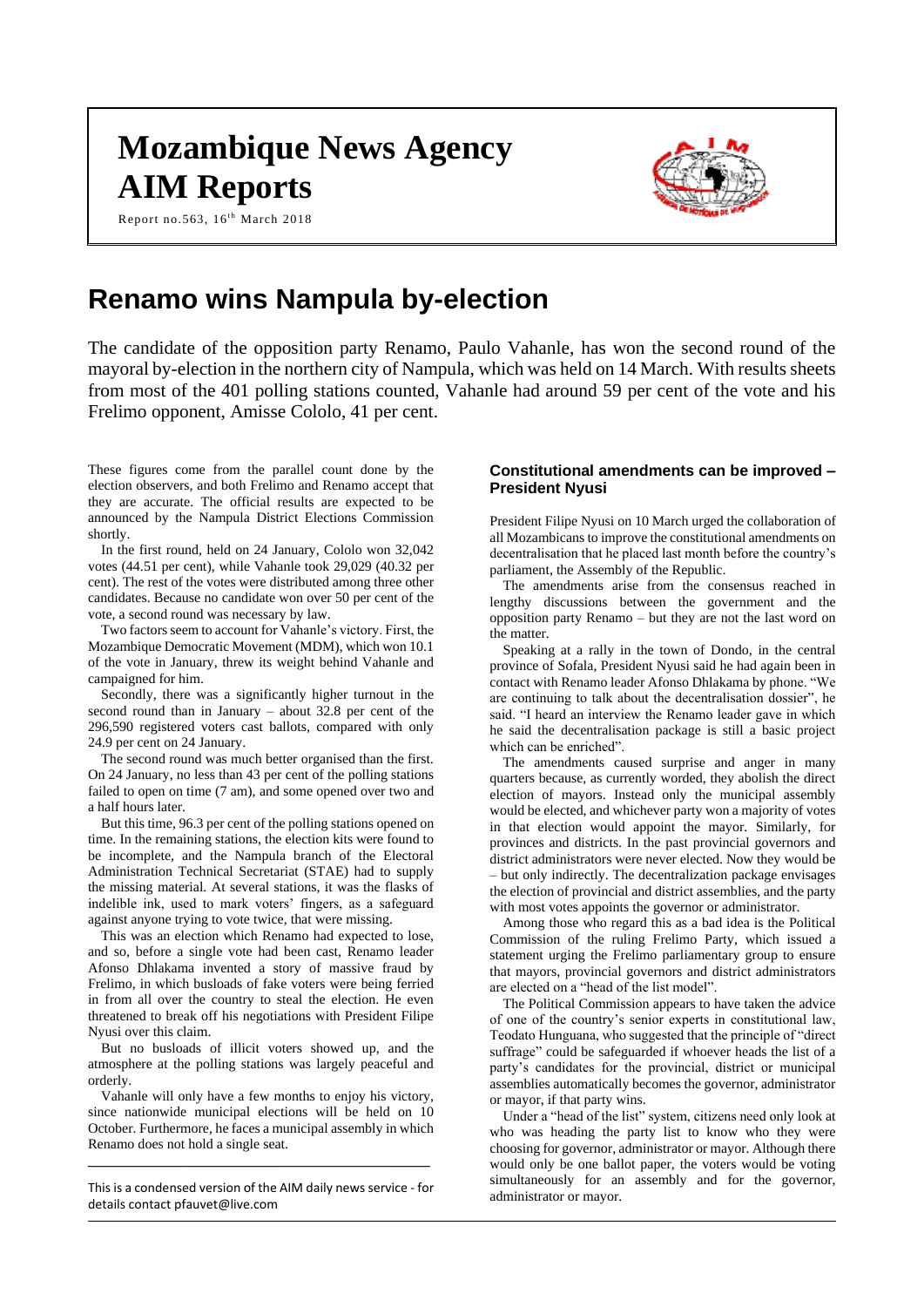# **President inaugurates bridges**

President Filipe Nyusi on 8 March inaugurated thirteen bridges on the road linking Zambezia and Niassa provinces. Eleven are on the road from Nampevo, in the Zambezia district of Ile, to the Lurio river which forms the boundary between the two provinces. The other two are in the Niassa district of Cuamba. The bridges were built between 2013 and 2017, with funding from the Mozambican and Japanese governments at a cost of US\$47.6 million.

At the inauguration ceremony, on the bridge over the Lurio, President Nyusi stressed the importance of good roads for economic development. They would stimulate agricultural production and marketing, trade and tourism. He believed that the corridor between Zambezia and Niassa could contribute to economic growth and to the economic integration of the SADC (Southern African Development Community) region.

# **Russian Foreign Minister visits Maputo**

Russian Foreign Minister Serguei Lavrov announced in Maputo on 7 March that the Russian company Rosneft, one of the largest oil and gas companies in the world, intends to begin exploring for natural gas off the central and northern Mozambican coast in the near future.

He was speaking at a press conference after a working meeting with his Mozambican counterpart, Jose Pacheco, and a courtesy call on President Filipe Nyusi.

Rosneft is a partner of the US company ExxonMobil and Mozambique's own National Hydrocarbon Company (ENH) in three offshore blocks that were awarded during the Fifth Licensing Round held by the National Petroleum Institute (INP) in 2015.

Two of the blocks are in the Zambezi Delta, in the centre of the country, and the third is near the small port of Angoche, in the northern province of Nampula. In all the blocks ExxonMobil has a 60 per cent stake, Rosneft 20 per cent and ENH the remaining 20 per cent.

Asked whether this consortium is about to break up, due to the political differences between Washington and Moscow, Lavrov said his information is that the consortium is regularising its legal status so that it can start its work in Mozambique.

If there were any disagreements between ExxonMobil and Rosneft, these should be discussed in the first place between the members of the consortium, said Lavrov. "We defend the principle that economic interests should not be influenced or affected by political questions", he added. "Let us see how the economic interests of the companies will or will not be affected by the political positions of the United States government".

Pacheco said that Mozambique also respects the separation of economic from political interests. "Mozambique is open to working with Russia in energy and hydrocarbons", he declared.

In the 1970s and 80s, the Soviet Union was a major partner of Mozambique and provided large amounts of military support. This, however, came to an end with the dissolution of the Soviet Union.

Lavrov said that Russia is willing to resume military cooperation with Mozambique, but this time the mission would be "to fight against terrorism".

Pacheco also announced that he has accepted an invitation from Lavrov to visit Russia. One of the purposes of this visit will be to prepare a visit by President Nyusi to Moscow. No dates for these visits have yet been fixed.

# **MPDC investing US\$64 million to reconstruct quays**

The Maputo Port Development Company (MPDC) intends to invest US\$64 million to rebuild quays numbers six, seven, eight and nine in Maputo Port, totalling 1,058 metres of berths. According to MPDC, the berthing zone will be deepened to 15 metres, allowing vessels of greater draught to dock. The three quays are currently almost derelict, and rehabilitating them will greatly increase the port's capacity.

MPDC managing director, Osorio Lucas, stated that this project is on a large scale and will be one of the most important landmarks in the company's masterplan for the port. The reconstruction will improve the rate of occupation of berths.

The reconstruction work will begin in July, and the Portuguese company Mota-Engil has won the contract.

The rehabilitation of the four quays follows the deepening of the Maputo port access channel that was concluded in January 2017, at a cost of US\$86 million. The access channel was deepened from 11 to 14.2 metres. Until the channel was dredged, the largest size ship that could enter the port was about 55,000 tonnes.

The dredging increased the cargo capacity in Maputo by 40 per cent, and the capacity of the Matola end of the port by 55 per cent, according to Lucas. The largest ship that used the port in 2017 was the bulk carrier "MV Amani", carrying 96,400 tonnes of magnetite.

Lucas said "the rehabilitation of these quays will allow the port to take maximum advantage of the potential offered by the dredging".

Quay six will be rebuilt this year, and the other three quays in 2019

The volume of cargo handled by Maputo Port increased by 22 per cent in 2017, with 18.2 million tonnes against 14. 9 million handled in 2016. These results were positively influenced by the dredging of the channel. MPDC forecasts that this year the port will handle 22 million tonnes.

MPDC is a private-led consortium which holds the lease on the port. The partners in the consortium are DP World of Dubai, Grindrod of South Africa, the Mozambican private company Mocambique Gestores, and the publicly-owned port and rail company, CFM.

# **Five truckloads of timber seized**

Forestry and wildlife officials in the central province of Zambezia on 9 March seized 118 cubic metres of logs from protected species, on suspicion that the trees had been logged illegally. The wood was being carried on five trucks, which have also been seized. The trucks and their cargo are now warehoused in the district of Niocoadala.

The head of the inspection department of the provincial forestry services, Pedro Benjamim, said the logs had been seized because of doubts as to their origin, and the legality of the accompanying documents.

Benjamim added that, since the start of the year, seven trucks have been seized carrying timber during the closed season (January to March), when no logging is allowed. The trucks were seized in the vicinity of the Gile National Reserve, where illegal operators have been cutting down trees and attempting to export the logs through the posts of Beira and Nacala, or overland to Malawi (despite the ban on all exports of unprocessed logs).

In the case of truckloads of timber seized in Alto Molocue district, the operator was fined 540,000 meticais (US\$8,700) and the timber reverted to the state.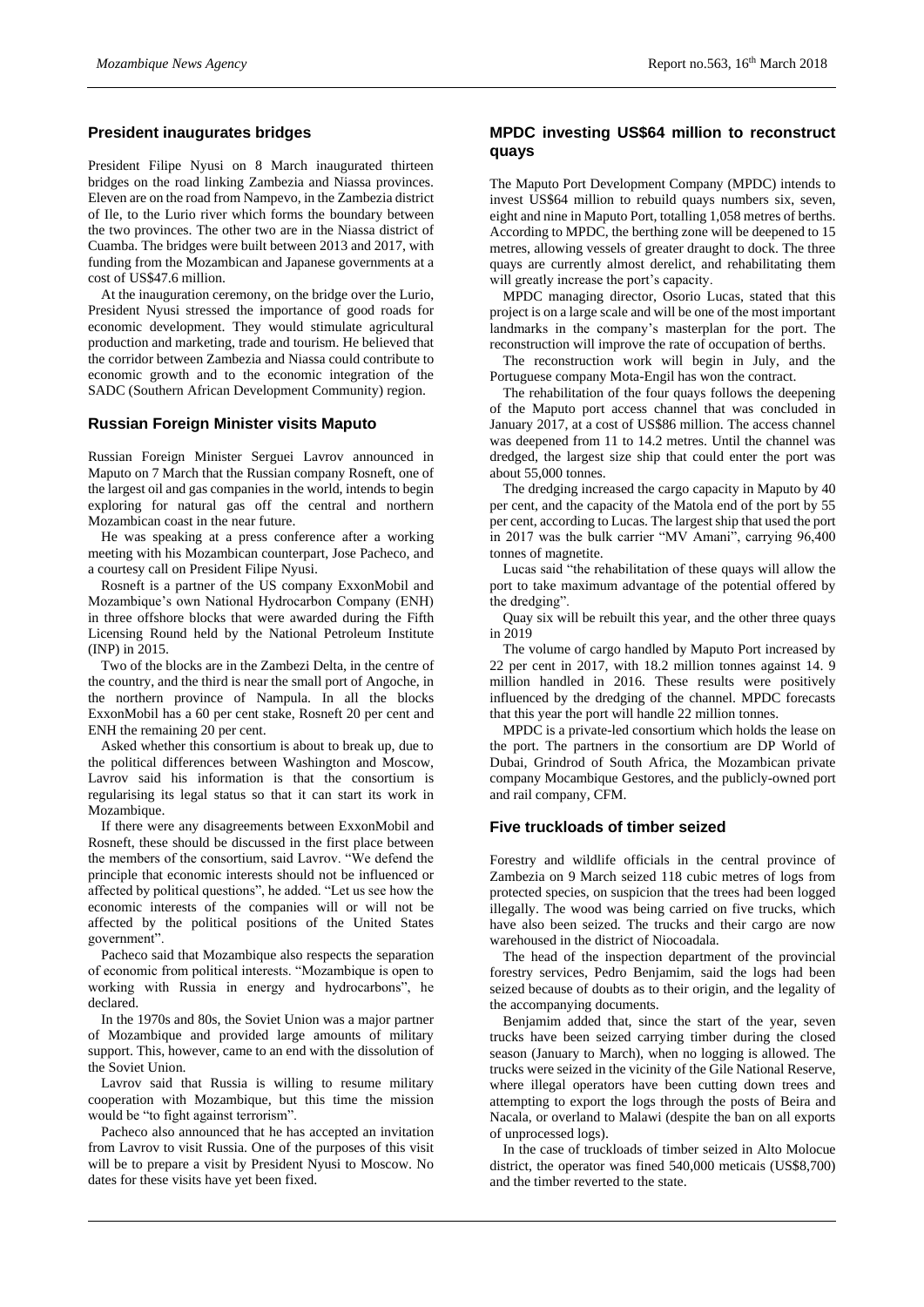#### **Over two million Mozambicans living with HIV**

More than 2.1 million people in Mozambique are living with HIV, the virus that causes AIDS, Health Minister Nazira Abdula announced in Maputo on 13 March.

Abdula was speaking at the opening of a national meeting of the Programme to Control Sexually Transmitted Infections and HIV/AIDS, which will assess the level of implementation of the Accelerated Response to HIV in the 2013-2017 period.

"The most recent estimates indicate that there are 2.1 million people in Mozambique living with HIV, of whom 64 per cent are aware of their HIV status. Only 54 per cent of these people are undergoing treatment" said Abdula.

The government has been seeking to make citizens aware of the threat and to take precautions against the disease. One of the major challenges, the minister added, was to strengthen communication by ensuring that the messages transmitted were meaningful to Mozambicans.

Abdula expressed concern that men showed less interest in pursuing treatment for HIV infection than women. She warned that stigma and discrimination remain major problems that damage HIV-positive people psychologically. "These two factors have led people to be afraid to look for information, services, clinical care and to adopt safer methods and behaviour", she said.

"We are in favour of greater effectiveness in preventive action", said Abdula, "including retaining in treatment those who have already begun anti-retroviral therapy. We shall continue to need the involvement of the community and religious leaders in developing and consolidating behavioural practices".

The latest estimate for HIV prevalence among Mozambicans aged between 15 and 49 is 13.2 per cent.

#### **Funds needed to fight pests**

The Mozambican government needs 160 million meticais (US\$2.6 million) to prevent and fight against the various pests that threaten agricultural production. But currently the government only has 22 million meticais for this task, the government spokesperson, the Deputy Minister of Culture and Tourism, Ana Comoana, told reporters on 13 March, at the end of the weekly meeting of the Council of Ministers (Cabinet).

"The situation is regarded as worrying", she said, "if we bear in mind that pests contribute to losses in the fields and postharvest losses of about 30 to 40 per cent of the crops, which affects food and nutritional security".

The government has a plan of action to prevent and combat agricultural pests. Failure to intervene against pests "would imply costs of about 19 billion meticais", she stressed.

"We've already begun to feel the effects of pests", Comoana said. "For example, in Nampula province, there's been a reduction in the export of bananas. In 2013, we used to export ten containers of bananas a week, but now we're exporting one a week or nothing at all".

She added that the infestation affecting coconut palms has resulted in lost exports of at least US\$2.8 million.

"For other crops, about 48,000 hectares are affected, but we have 33,000 of these under control", she added. "In the case of maize, we have 3,000 hectares that can be regarded as lost". (She did not say which pest caused this, but she was presumably referring to the fall armyworm).

Pests and blights affect both the economy and food security. Fruit fly infestation, she added, has been reported in all provinces, while other serious threats are posed by the lethal yellowing disease in coconut palms and by the tomato borer.

# **Government demands bulk cargo be moved by rail**

The Mozambican government believes it is urgent to shift cargo intended for Maputo port from road to rail, thus easing the congestion on the EN4 motorway between Maputo and South Africa.

Speaking at a debate in Maputo on 8 March, organised by the Maputo Port Development Company (MPDC), on how to deal with congestion, Transport Minister Carlos Mesquita insisted that bulk minerals should be transported by rail and not by truck "thus maximising the natural advantages that this mode of transport offers for cargo of this sort".

Mesquita produced some worrying figures. In 2016, 82 per cent of the cargo handled in Maputo port was transported by road, and only 18 per cent by rail. There was some improvement in 2017, when 74 per cent of the port's cargo went by road, and 26 per cent by rail.

The huge number of trucks using the motorway, Mesquita said, causes deterioration of the road and environmental problems. The trucks also increase the risk of traffic accidents. The number of accidents on the motorway in 2017 increased by ten per cent over the 2016 figure. Last January alone, there were 76 accidents on the motorway, ten of them involving heavy goods vehicles.

Mesquita argued that MPDC should improve its capacity to handle cargo brought to the port by rail. He also wanted to see the construction of a dry port that would operate as a buffer zone in handling traffic entering the port, and an expansion of the opening hours at the Ressano Garcia border post on the frontier between Mozambique and South Africa.

Ressano Garcia only works 24 hours a day at peak holiday times (such as the Christmas and New Year period), but Mesquita clearly believed a 24-hour customs service at the border might help ease congestion on the road.

The pressure on Mozambican roads from excessive numbers of trucks is also felt in other cities, such as Beira and Chimoio in the centre of the country.

Mesquita also noted that less than one per cent of goods traffic inside Mozambique goes by sea, although the country has a coastline that is 2,700 kilometres long.

The government intends to re-launch coastal shipping services, under an agreement between the state shipping company Transmaritima, and the French Peschaud group. Moving goods between southern and northern Mozambique by sea could reduce transport costs, and greatly ease the pressure on major roads.

#### **Inflation remained low in February**

Inflation in the first two months of this year, has remained low, at less than one per cent, according to the latest figures from the National Statistics Institute (INE).

Based on the consumer price indices for the country's three largest cities (Maputo, Nampula and Beira), the INE put monthly inflation in Mozambique in February at 0.36 per cent.

Inflation for January and February taken together was 0.76 per cent. Yearly inflation (from 1 March 2017 to 28 February 2018) was 2.93 per cent. Since a year ago the annual inflation rate was 20.88 per cent, the figures clearly show that the Bank of Mozambique's anti-inflationary strategy is working.

There were slight differences between the three cities. For the yearly inflation, in Maputo it was 4.67 per cent, and in Nampula only 1.51 per cent. In Beira prices in February 2018 were much the same as they had been in March 2017 – the city had barely measurable annual inflation of 0.04 per cent.